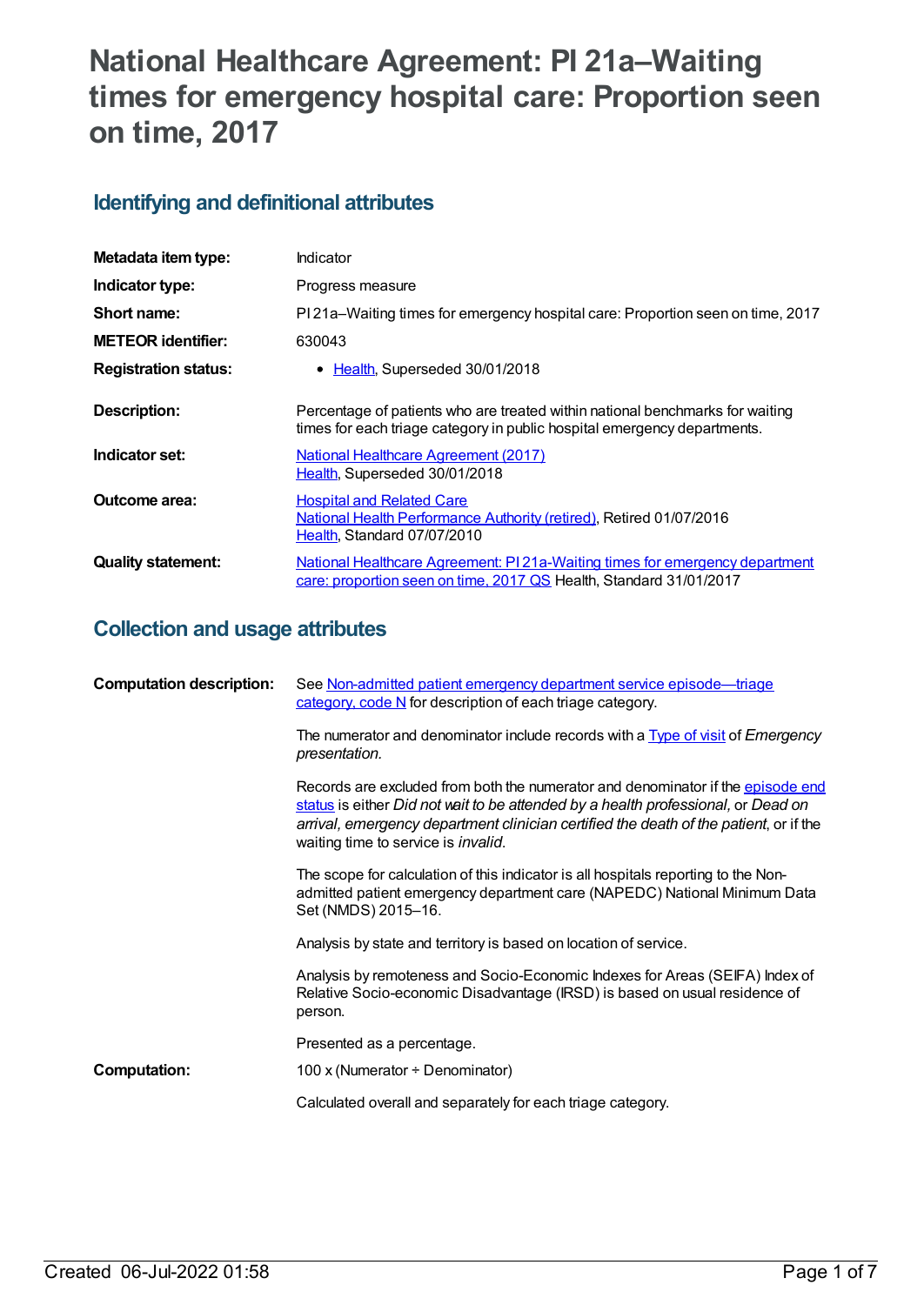**Numerator:** Number of presentations to public hospital emergency departments that were treated within benchmarks for each triage category:

- Triage category 1: seen within seconds, calculated as less than or equal to 2 minutes
- Triage category 2: seen within 10 minutes
- Triage category 3: seen within 30 minutes
- Triage category 4: seen within 60 minutes
- Triage category 5: seen within 120 minutes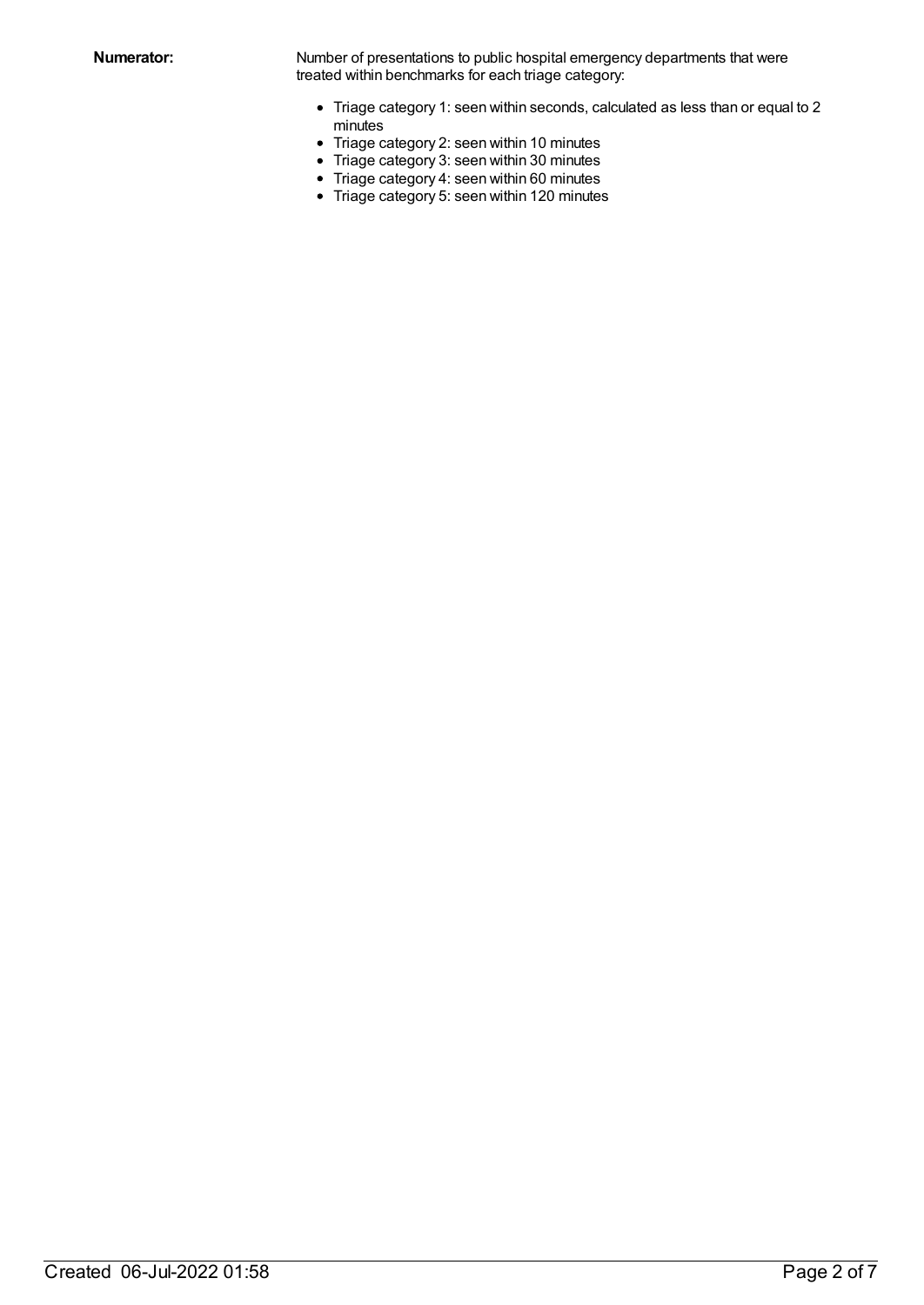Emergency department stay—waiting time (to [commencement](https://meteor.aihw.gov.au/content/471932) of clinical care), total minutes NNNNN

#### **Data Source**

National [Non-admitted](https://meteor.aihw.gov.au/content/394733) Patient Emergency Department Care Database

## **NMDS / DSS**

[Non-admitted](https://meteor.aihw.gov.au/content/588932) patient emergency department care NMDS 2015-16

### **Guide for use**

Data source type: Administrative by-product data

# **Data Element / Data Set**

Non-admitted patient emergency department service [episode—triage](https://meteor.aihw.gov.au/content/474185) category, code N

**Data Source**

National [Non-admitted](https://meteor.aihw.gov.au/content/394733) Patient Emergency Department Care Database

**NMDS / DSS**

[Non-admitted](https://meteor.aihw.gov.au/content/588932) patient emergency department care NMDS 2015-16

**Guide for use**

Data source type: Administrative by-product data

# **Data Element / Data Set**

Emergency department stay—type of visit to emergency [department,](https://meteor.aihw.gov.au/content/495958) code N

# **Data Source**

National [Non-admitted](https://meteor.aihw.gov.au/content/394733) Patient Emergency Department Care Database

**NMDS / DSS**

[Non-admitted](https://meteor.aihw.gov.au/content/588932) patient emergency department care NMDS 2015-16

**Guide for use**

Data source type: Administrative by-product data

# **Data Element / Data Set**

Non-admitted patient emergency department service [episode—episode](https://meteor.aihw.gov.au/content/616654) end status, code N

# **Data Source**

National [Non-admitted](https://meteor.aihw.gov.au/content/394733) Patient Emergency Department Care Database

# **NMDS / DSS**

[Non-admitted](https://meteor.aihw.gov.au/content/588932) patient emergency department care NMDS 2015-16

**Guide for use**

Data source type: Administrative by-product data

**Denominator:** Total presentations to public hospital emergency departments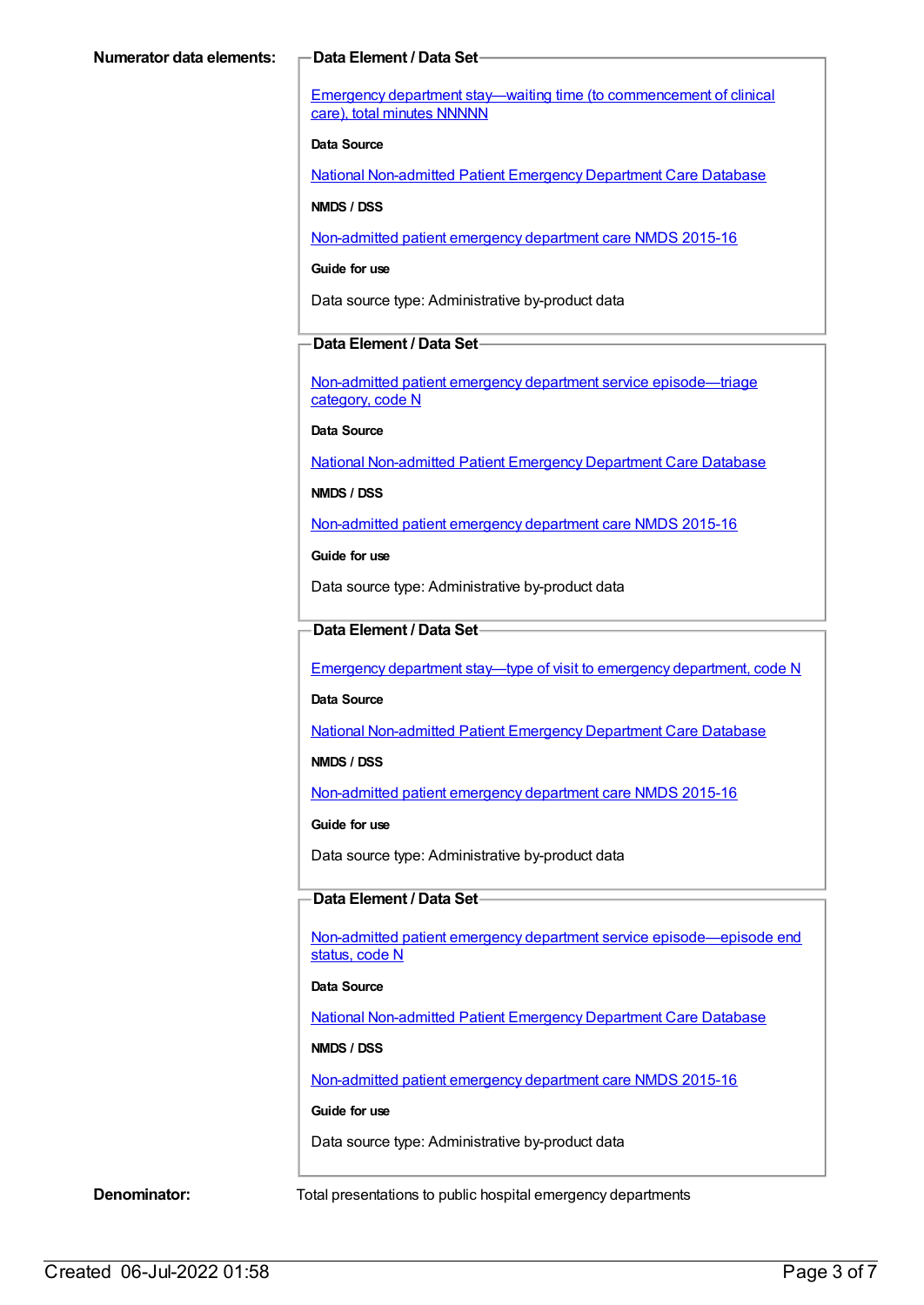| Denominator data | Data Element / Data Set-                                                                                                                                    |
|------------------|-------------------------------------------------------------------------------------------------------------------------------------------------------------|
| elements:        | Non-admitted patient emergency department service episode-episode end<br>status, code N                                                                     |
|                  | Data Source                                                                                                                                                 |
|                  | <b>National Non-admitted Patient Emergency Department Care Database</b>                                                                                     |
|                  | NMDS / DSS                                                                                                                                                  |
|                  | Non-admitted patient emergency department care NMDS 2015-16                                                                                                 |
|                  | Guide for use                                                                                                                                               |
|                  | Data source type: Administrative by-product data                                                                                                            |
|                  | Data Element / Data Set-                                                                                                                                    |
|                  |                                                                                                                                                             |
|                  | <b>Emergency department stay—type of visit to emergency department, code N</b>                                                                              |
|                  | <b>Data Source</b>                                                                                                                                          |
|                  | National Non-admitted Patient Emergency Department Care Database                                                                                            |
|                  | NMDS / DSS                                                                                                                                                  |
|                  | Non-admitted patient emergency department care NMDS 2015-16                                                                                                 |
|                  | Guide for use                                                                                                                                               |
|                  | Data source type: Administrative by-product data                                                                                                            |
| Disaggregation:  | 2015-16-Nationally, by Triage category, by 2011 SEIFA IRSD deciles (not<br>reported).                                                                       |
|                  | 2015-16-State and territory, by Triage category by:                                                                                                         |
|                  | peer group<br>• Indigenous status<br>• remoteness (Australian Statistical Geography Standard (ASGS) Remoteness<br>Structure)<br>• 2011 SEIFA IRSD quintiles |
|                  | Disaggregation by peer group uses the peer group classification as described in<br>Admitted patient care 2013-14: Australian hospital statistics.           |
|                  | Some disaggregation may result in numbers too small for publication.                                                                                        |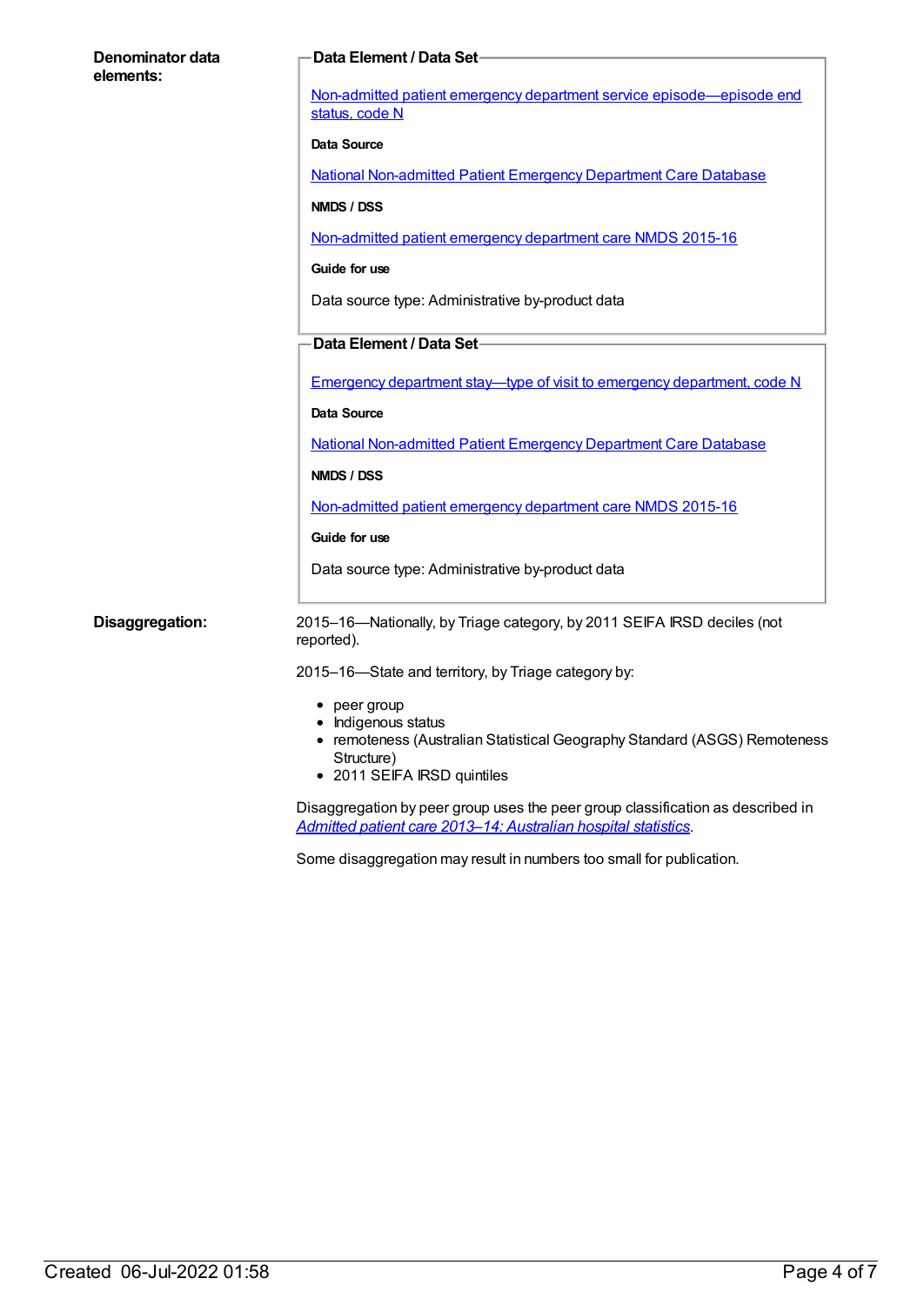# **Disaggregation data elements:**

# **Data Element / Data Set**

[Establishment—organisation](https://meteor.aihw.gov.au/content/269973) identifier (Australian), NNX[X]NNNNN

**Data Source**

National [Non-admitted](https://meteor.aihw.gov.au/content/394733) Patient Emergency Department Care Database

**NMDS / DSS**

[Non-admitted](https://meteor.aihw.gov.au/content/588932) patient emergency department care NMDS 2015-16

## **Guide for use**

Data source type: Administrative by-product data

Used for disaggregation by state/territory and to derive hospital peer group

# **Data Element / Data Set**

[Person—Indigenous](https://meteor.aihw.gov.au/content/291036) status, code N

**Data Source**

National [Non-admitted](https://meteor.aihw.gov.au/content/394733) Patient Emergency Department Care Database

**NMDS / DSS**

[Non-admitted](https://meteor.aihw.gov.au/content/588932) patient emergency department care NMDS 2015-16

**Guide for use**

Data source type: Administrative by-product data

# **Data Element / Data Set**

[Person—area](https://meteor.aihw.gov.au/content/469909) of usual residence, statistical area level 2 (SA2) code (ASGS 2011) N(9)

#### **Data Source**

National [Non-admitted](https://meteor.aihw.gov.au/content/394733) Patient Emergency Department Care Database

#### **NMDS / DSS**

[Non-admitted](https://meteor.aihw.gov.au/content/588932) patient emergency department care NMDS 2015-16

**Guide for use**

Data source type: Administrative by-product data Used for disaggregation by remoteness and SEIFA IRSD

# **Data Element / Data Set**

Non-admitted patient emergency department service [episode—triage](https://meteor.aihw.gov.au/content/474185) category, code N

# **Data Source**

National [Non-admitted](https://meteor.aihw.gov.au/content/394733) Patient Emergency Department Care Database

**NMDS / DSS**

[Non-admitted](https://meteor.aihw.gov.au/content/588932) patient emergency department care NMDS 2015-16

## **Guide for use**

Data source type: Administrative by-product data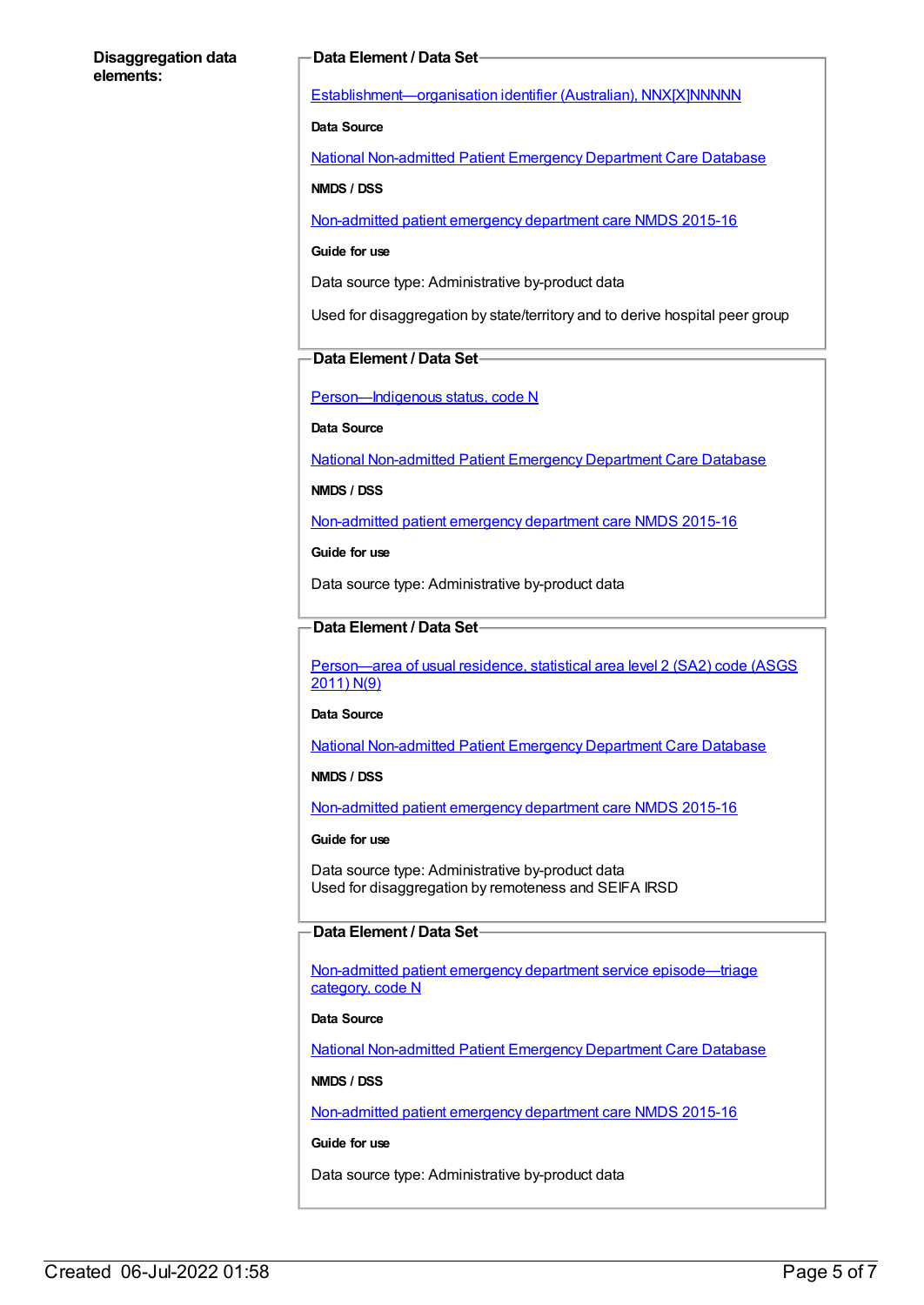**Comments:** Most recent data available for 2017 National Healthcare Agreement performance reporting: 2015–16.

> For 2015–16 data, the 2011 SEIFA IRSD quintile and decile data will be produced using the Australian Statistical unit of Statistical Area Level 2.

> Note that for the 2015 and previous reports the scope for the calculation of this indicator was limited to public hospitals in Peer Groups A and B, using the peer group classification method as reported in *[Australian](http://www.aihw.gov.au/publication-detail/?id=10737421633) hospital statistics 2010–11*, with the addition of emergency department activity at the Mersey Community Hospital.

# **Representational attributes**

| <b>Representation class:</b> | Percentage |
|------------------------------|------------|
| Data type:                   | Real       |
| Unit of measure:             | Person     |
| Format:                      | NN[N]      |
|                              |            |

# **Indicator conceptual framework**

| Framework and | <b>Accessibility</b> |
|---------------|----------------------|
| dimensions:   |                      |

# **Data source attributes**

| Data sources: | Data Source                                                             |  |
|---------------|-------------------------------------------------------------------------|--|
|               | <b>National Non-admitted Patient Emergency Department Care Database</b> |  |
|               | Frequency                                                               |  |
|               | Annual                                                                  |  |
|               | Data custodian                                                          |  |
|               | Australian Institute of Health and Welfare                              |  |

# **Accountability attributes**

| <b>Reporting requirements:</b>                  | National Healthcare Agreement              |
|-------------------------------------------------|--------------------------------------------|
| Organisation responsible<br>for providing data: | Australian Institute of Health and Welfare |

**Further data development /** Specification: Final, the measure meets the intention of the indicator. **collection required:**

# **Source and reference attributes**

# **Relational attributes**